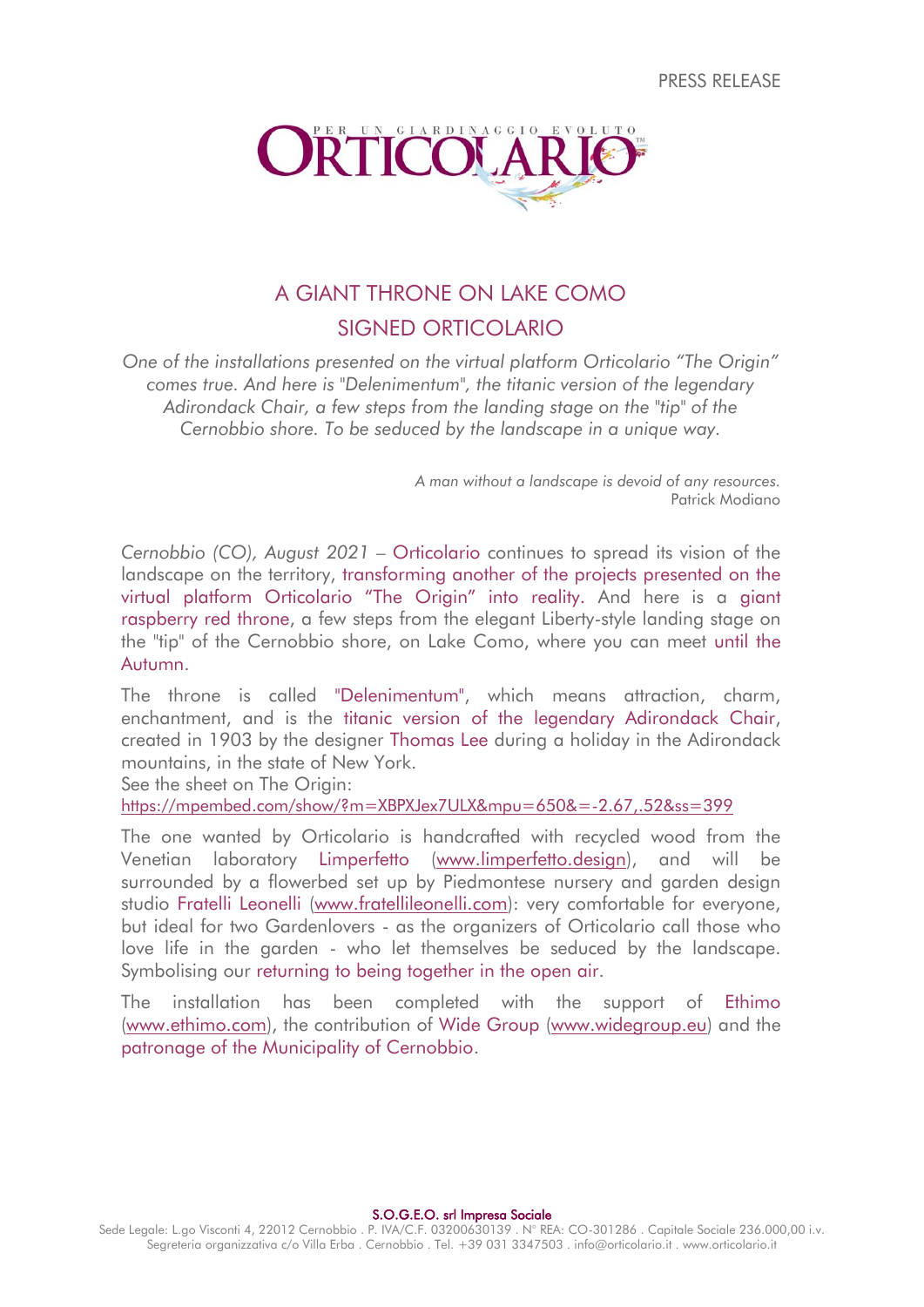

\*\*\*

# ABOUT ORTICOLARIO

Orticolario, now in its twelfth edition, is the cultural event dedicated to those for whom nature is a lifestyle. Scene of the exhibition will be the botanical park of Villa Erba in Cernobbio (CO), a nineteenth-century manor house overlooking the shores of Lake Como, childhood summer residence of director Luchino Visconti. A distinctive feature is the proposal of thematic gardens and art installations inspired by the theme of the year, among which the creations of the artists selected in the international competition "Creative Spaces" stand out. The title of the 2020 and 2021 edition is "Hypnotic", the theme is "Seduction" and the protagonist plant the Maple. The exhibition, that in 2019 achieved almost 30,000 visitors, is enriched by a wide range of rare, unusual and collectible plants, artistic craftsmanship and design with more than 290 carefully selected exhibitors, an intensive calendar of meetings and numerous educational and creative workshops for children, as well as performances, film screenings in the dungeons of the Villa Antica and floral shows. At the centre of the exhibition there is art, which is able to go beyond and break down the borders between inside and outside. During the three-day event and for the rest of the year, contributions are collected for the Amici di Orticolario Fund, which supports projects for the promotion of landscape culture and for five local charities.

# ABOUT ORTICOLARIO "THE ORIGIN"

In 2020, due to a health emergency, the event became Orticolario "The Origin": a new virtual and ongoing form, but always a "factory" of languages, ingenuity and talents, an experience of the landscape and for the landscape. Hence, Orticolario all year round, accessible in any part of the world from computers and any device, including VR (virtual reality) viewers. This is the first and only free cultural-commercial online platform, created in an exhibition centre located in a historic park. Developed by Tievent with Matterport 3D technology, thanks to an experimental and pioneering mapping, it allows the user to take a 3D virtual tour in any corner of Villa Erba and its park, to stroll in front of the lake and among ancient trees, while meeting events and proposals from nurserymen, artisans, designers. And the numbers from which the project started are more than generous: in 2019 the orticolario.it website recorded about 460,600 pages viewed, the followers on the social networks (Facebook and Instagram) exceeded 24,000, the YouTube channel obtained more than 126,900 views, while the newsletter has over 17,700 subscribers. The Origin platform has reached 45,148 views since October 15, the day it was activated.

# ORTICOLARIO AT A GLANCE

Orticolario "The Origin", the online version of Orticolario Orticolario 2022: 30 September-2 October Villa Erba, Cernobbio (CO), on Lake Como Visitor info: tel. +39 031 3347503, mail: info@orticolario.it Website: www.orticolario.it Facebook: http://www.facebook.com/Orticolario

#### S.O.G.E.O. srl Impresa Sociale